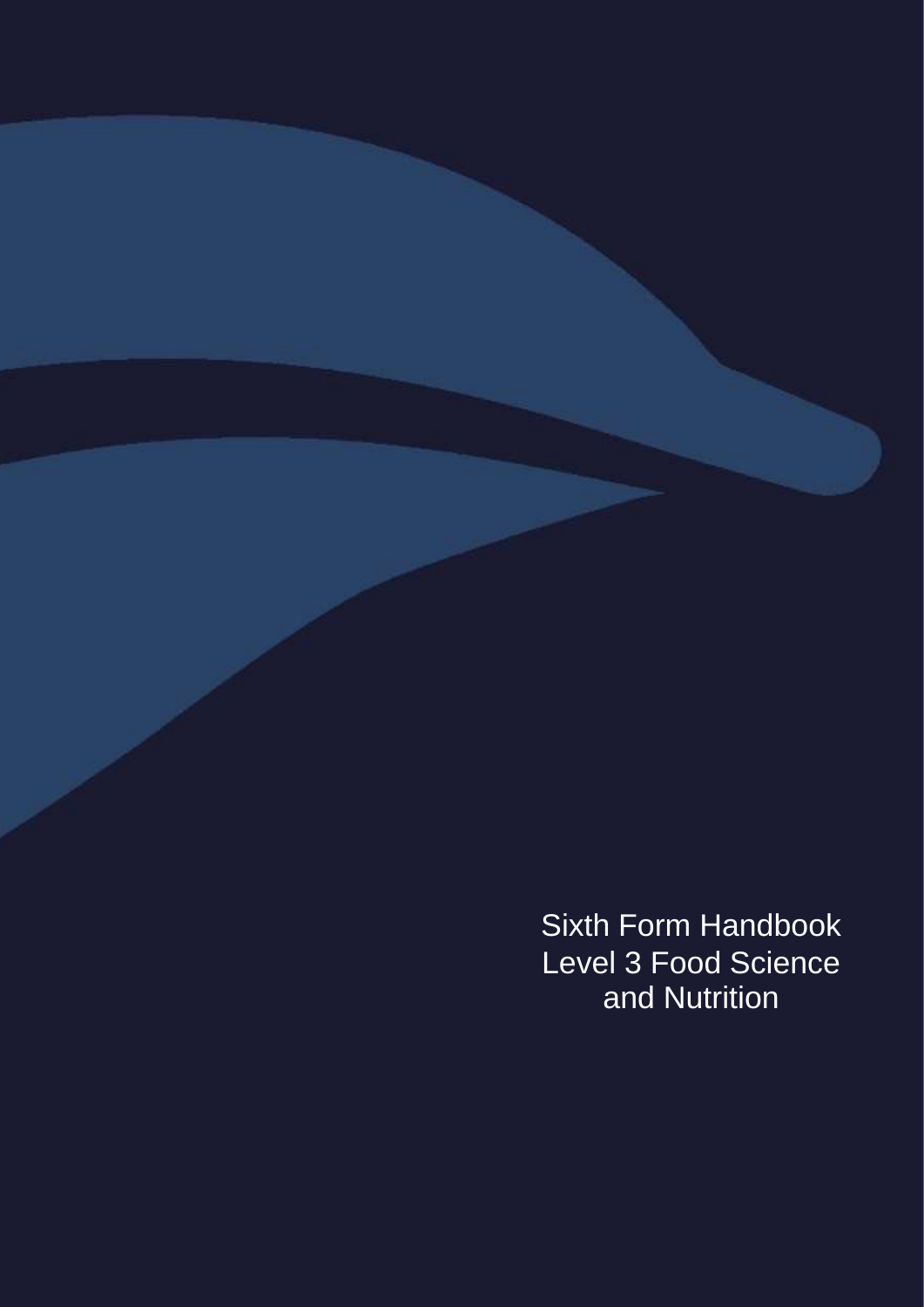# <span id="page-1-0"></span>**Contents**

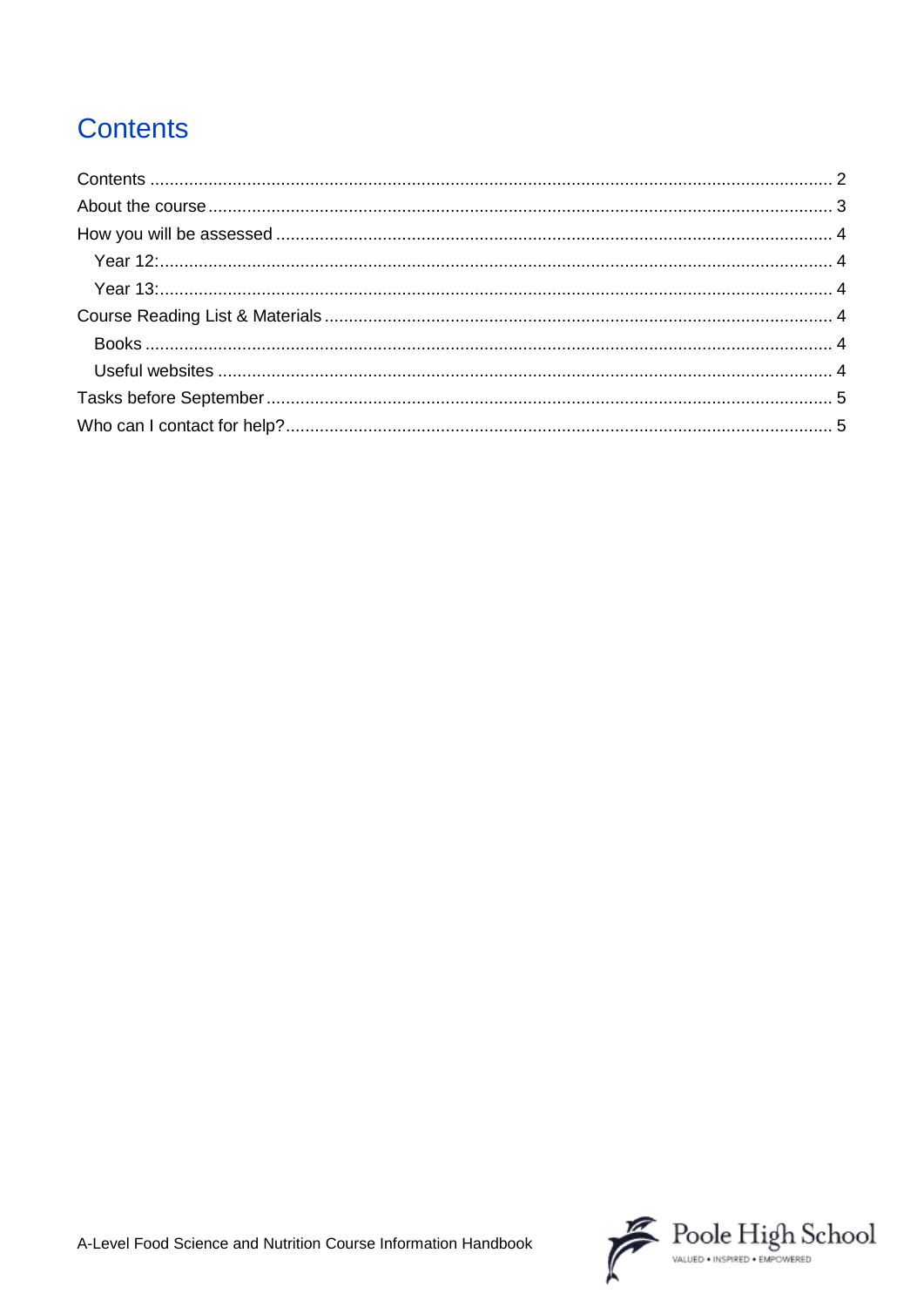## <span id="page-2-0"></span>About the course

This course is beneficial for students who prefer to learn through a variety of methods and enjoy practical skills. The course content involves the following aspects—understanding the nutritional needs of specific groups, ensuring food is safe to eat and current issues in food science and nutrition.

In Year 12, you will study human nutrition and the relationship between diet and health, which will lead to being able form dietary plans. You will study the nutritional needs of specific target groups and will devise menus and dietary recommendations. You will also study food hygiene and safety and apply this to your practical work. You will expand and build upon your knowledge of food science and then a wide range of materials and components used in the making of food products. You will be given the opportunity to design and make a range of food products, solving a nutritional problem and creating a menu and dishes to suit your target group.

In Year 13, you will build upon the knowledge learnt in the first year of the course and will continue to develop your design and making work though identifying and solving a problem from a current food issue in the food industry either focusing on nutrition or food science..

Level 3 Diploma in Food Science and Nutrition complements other A-Levels such as Health and Social Care, PE, Biology, Chemistry, Sociology and Business studies. Studying this subject could lead to a career such as environmental health officer, dietician, nutritionist, teacher, food safety officer, product development chef.

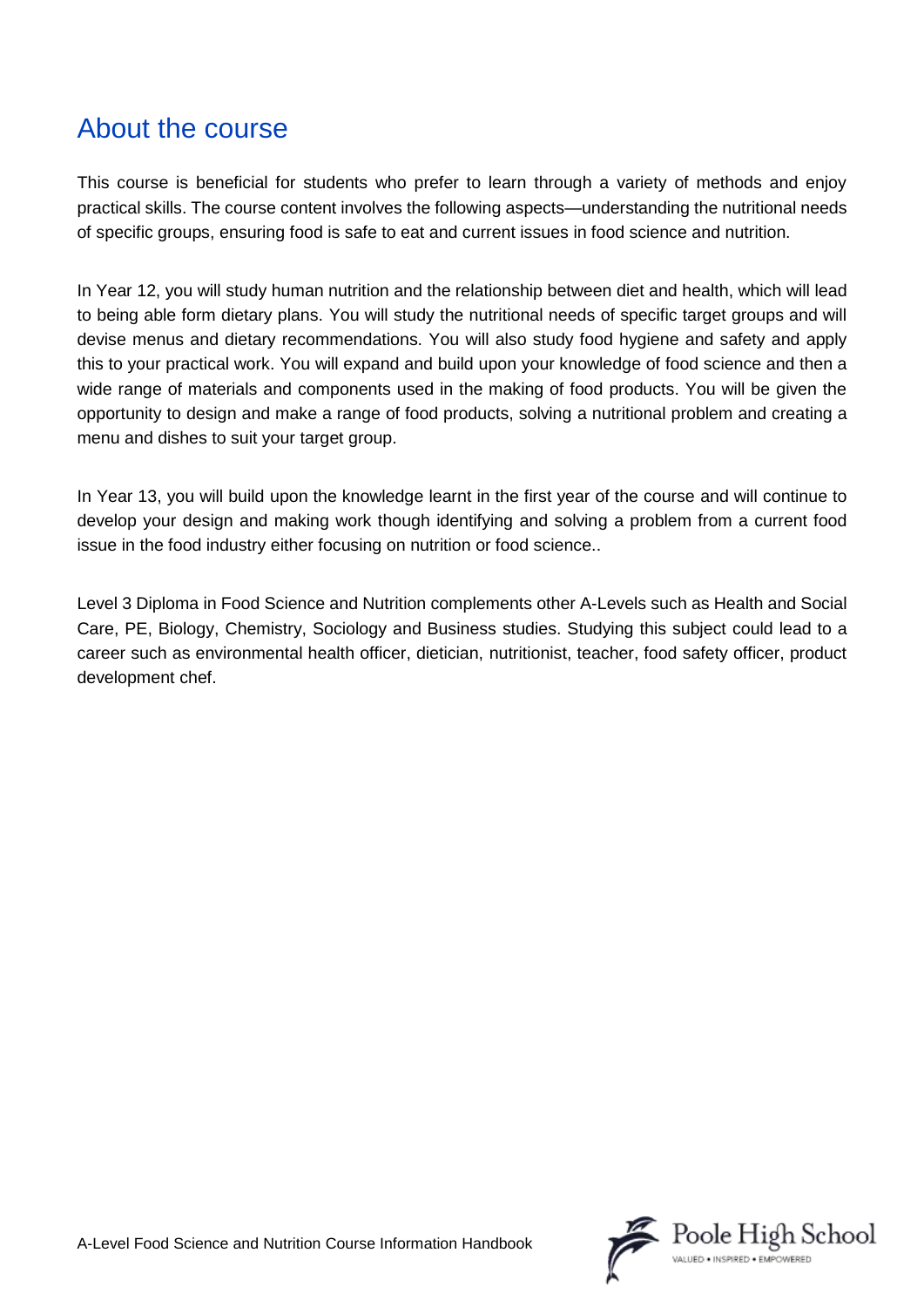## <span id="page-3-0"></span>How you will be assessed

### <span id="page-3-1"></span>Year 12:

Unit 1 Meeting Nutritional Needs of Specific Groups

- 50% externally assessed written theory exam (90 minutes plus 15 minutes reading time),
- 50% internally assessed coursework project.

#### <span id="page-3-2"></span>Year 13:

Unit 2 Ensuring Food is Safe to Eat

• 100% externally assessed supervised assignment started after 1<sup>st</sup> May, task set by exam board.

Unit 3 Experimenting to Solve Food Production Problems Or Unit 4 Current issues in Food Science and Nutrition

# <span id="page-3-3"></span>Course Reading List & Materials

### <span id="page-3-4"></span>**Books**

Food Science, Nutrition & Health by Michael J Lean published by CRC Press ISBN 978-0-340-80948- 8

The Science and Technology of Foods by R.K.Proudlove by Forbes Publication ISBN 978-1-899527- 08-3

#### <span id="page-3-5"></span>Useful websites

- [www.bbcgoodfood.com](http://www.bbcgoodfood.com/) lots of good recipes.
- [www.nutritionprogram.co.uk](http://www.nutritionprogram.co.uk/) remember your log in is your initial.surname and then password is homeec.
- [www.nutrition.org.uk](http://www.nutrition.org.uk/)  $-$  lots of nutrition information.
- $www.wjec.co.uk past exam papers and subject specification.$  $www.wjec.co.uk past exam papers and subject specification.$